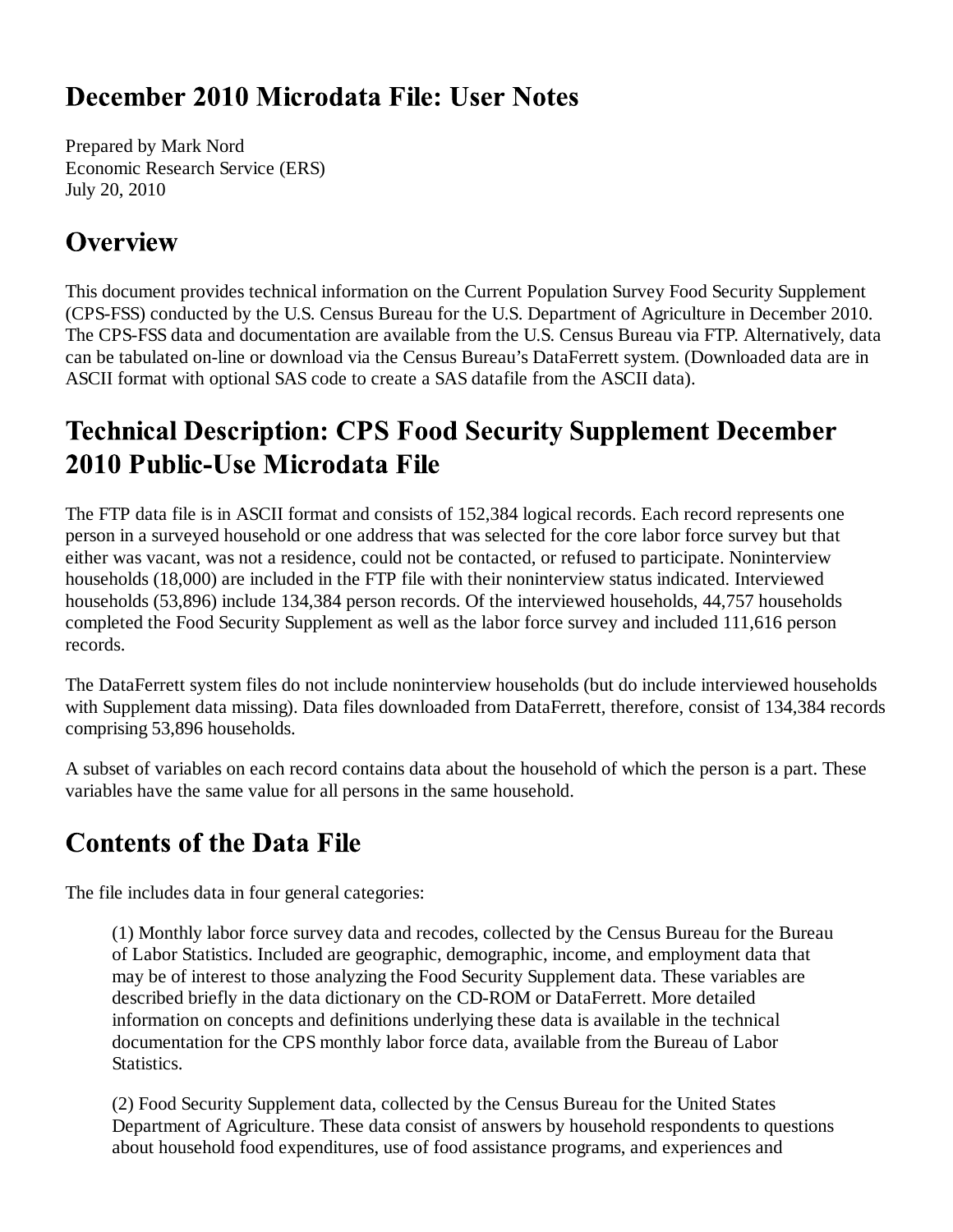behaviors related to food security. All of the Food Security Supplement data are household-level data.

(3) Food security status and scale variables calculated from the Food Security Supplement data by the Economic Research Service of the U. S. Department of Agriculture. These household-level variables (HRFS12CX-HRFS30DE) are described in detail later in this document.

(4) Weighting variables calculated by the Census Bureau as the number of persons or households represented by each person or household in the sample. Separate weights are calculated for the Food Security Supplement and for the core CPS. Selection of appropriate weights for statistical estimation is described later in this document.

## **Contents of the Food Security Supplement Questionnaire**

A copy of the Food Security Supplement questionnaire is available on the ERS Web site (address at end of this document) and on the public-use data file CD-ROM available from the Census Bureau. Variable names in the data dictionary generally consist of the prefix HE (household variable, edited) followed by the question number from the questionnaire. The major sections are as follows:

(1) Food Spending (HES1A-HES8)

(2) Minimum Food Spending Needed (HES8B-HES8D)

(3) Food Assistance Program Participation (HES9-HESP9)

(4) Food Sufficiency and Food Security (HESS1-HESSHM5). This section includes the 18 food security questions that are used to calculate the 12-month Food Security Scales as well as follow-up questions that are used to calculate the 30-day food security scales.

(5) Ways of Avoiding or Ameliorating Food Deprivation – Coping Strategies (HESC1-HESCM4).

# **Changes from Previous Years' Food Security Supplements**

The December 2010 food security supplement questionnaire was unchanged from the December 2009 survey except for discontinuing the split ballot test of the SH2 series (about adults cutting the size of meals or skipping meals), which was begun in the 2008 survey and continued in 2009.

# **Screening of the Food Security Supplement**

The Food Security Supplement includes several screens to reduce respondent burden and to avoid asking questions that may seem inappropriate to respondents given other information they have provided in the survey. The screener variables use information from the monthly labor force core data as well as from the Food Security Supplement. Households with incomes above 185 percent of the poverty threshold (HRPOOR=2, approximated from HUFAMINC and HRNUMHOU) that responded "no" to HES9 were not asked the questions on participation in food assistance programs. Households with income above 185 percent of poverty that registered no indication of food stress on HES9 or HESS1 were not asked the rest of the questions in the "Food Sufficiency and Food Security" section or those in the "Ways of Avoiding or Ameliorating Food Deprivation" section. Households that were screened out at the initial screen are assumed to be highly food secure (raw score imputed as zero). However, if they were screened out at the initial screen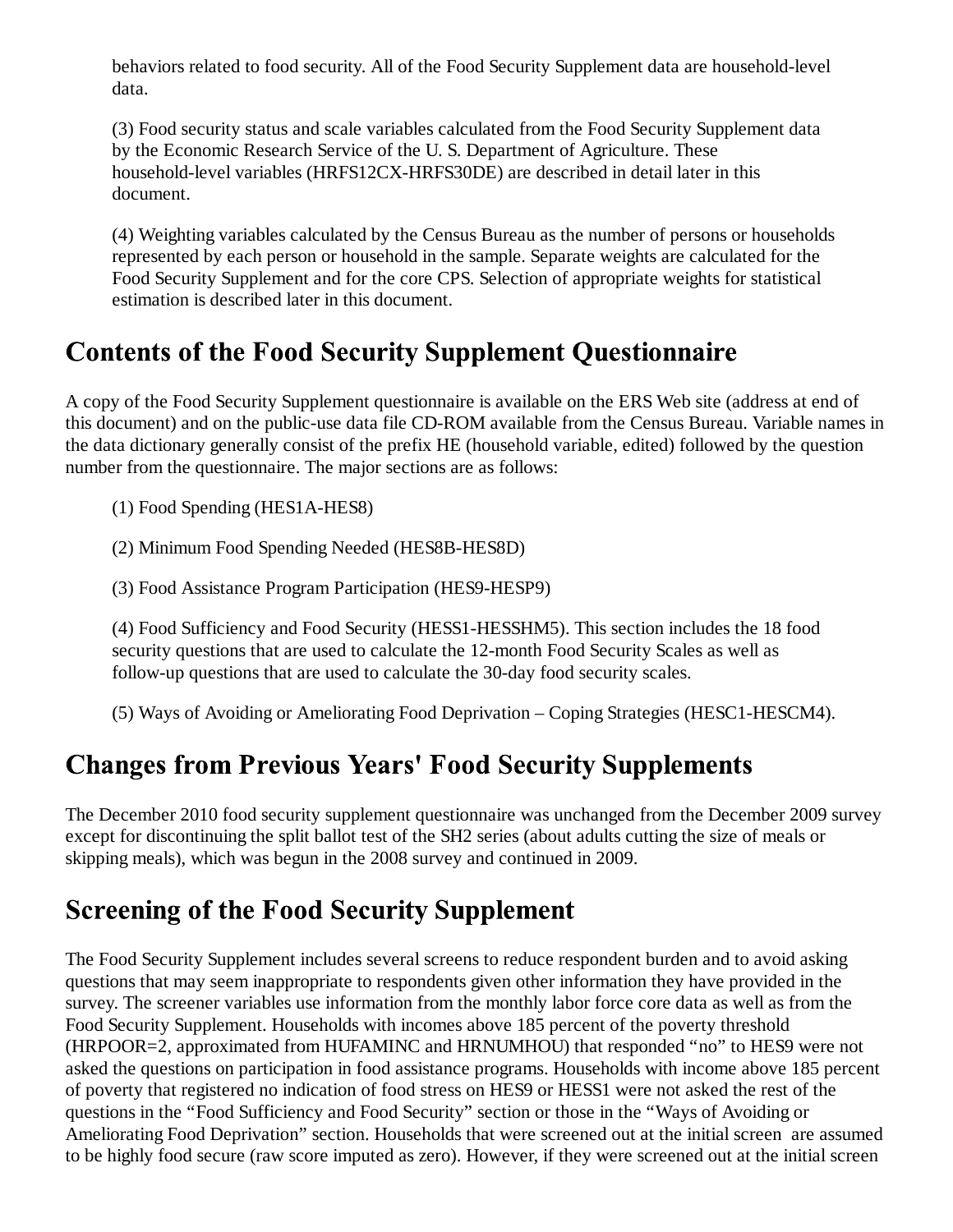without having given a valid response to either screening question, then the food security scale and status variables are coded as "No Response" (-9).

There were also two "internal" screeners in the adult section and one in the child section in the main food security section (the questions that are used to calculate the Household Food Security Scale). These series of questions are divided into blocks. Households that registered no indication of food stress in the preceding block are skipped over the remaining blocks and responses to questions in the skipped blocks are assumed to be negative. However, if they were screened out without having given a valid response to any of the questions in the scale, then the food security scale and status variables are coded as "No Response" (-9).

The screening rules that determine whether a household was asked the questions in the food security scale varied somewhat during the first four years of fielding the Food Security Supplement (1995-98). These different screening procedures affected the estimated prevalence of food security differently in each year. From 1998-2010, screening procedures have remained essentially unchanged and prevalence rates are directly comparable. The variable HRFS12CX indicates screening status under the "common screen" that allows comparisons of food security prevalence rates across all years since data were first collected in 1995. To compare 2010 prevalence rates to those for 1995, 1996, or 1997, users will need to edit the food security status variable of interest to "high food security" (raw score=0) for households that would have been screened out under the common screen (HRFS12CX=1). Comparison can then be made to variables in the common screen series in data any earlier year.

Screeners also were applied based on whether the household included any children, so that households without children were not asked questions that refer specifically to children. For this purpose, persons 17 or younger are classified as children except those who are household reference persons or spouses of household reference persons (PERRP=1, 2, or 3). Children's Food Security Scale variables are coded as "Not in Universe" (-1) if there were no children in the household.

#### **Food Security Status and Scale Variables**

The main purpose of the Food Security Supplement is to provide information about the food security of the nation's households. Six series of variables are provided for this purpose. The first three series indicate the food security of households, children in households, and adults in households during the 12 months prior to the survey. The remaining three series indicated the food security of households, children in households, and adults in households during the 30 days prior to the survey. Each series includes one (or two in some series) categorical food security status variables, a raw score variable, and a scale score variable.

The food security status variables are as follows:

#### *Household Food Security Scale, 12-Month Reference Period*

- HRFS12M1 is a categorical variable that classifies households in three categories: food secure, low food security, and very low food security. *This is the variable used for most food security statistics in USDA's annual food security report series.* Users may combine the latter two categories as food insecure.
- HRFS12MD is the same as HRFS12M1 except that the food-secure category is subdivided to differentiate households that reported no food-insecure conditions (high food security) from those that reported one or two food-insecure conditions (marginal food security).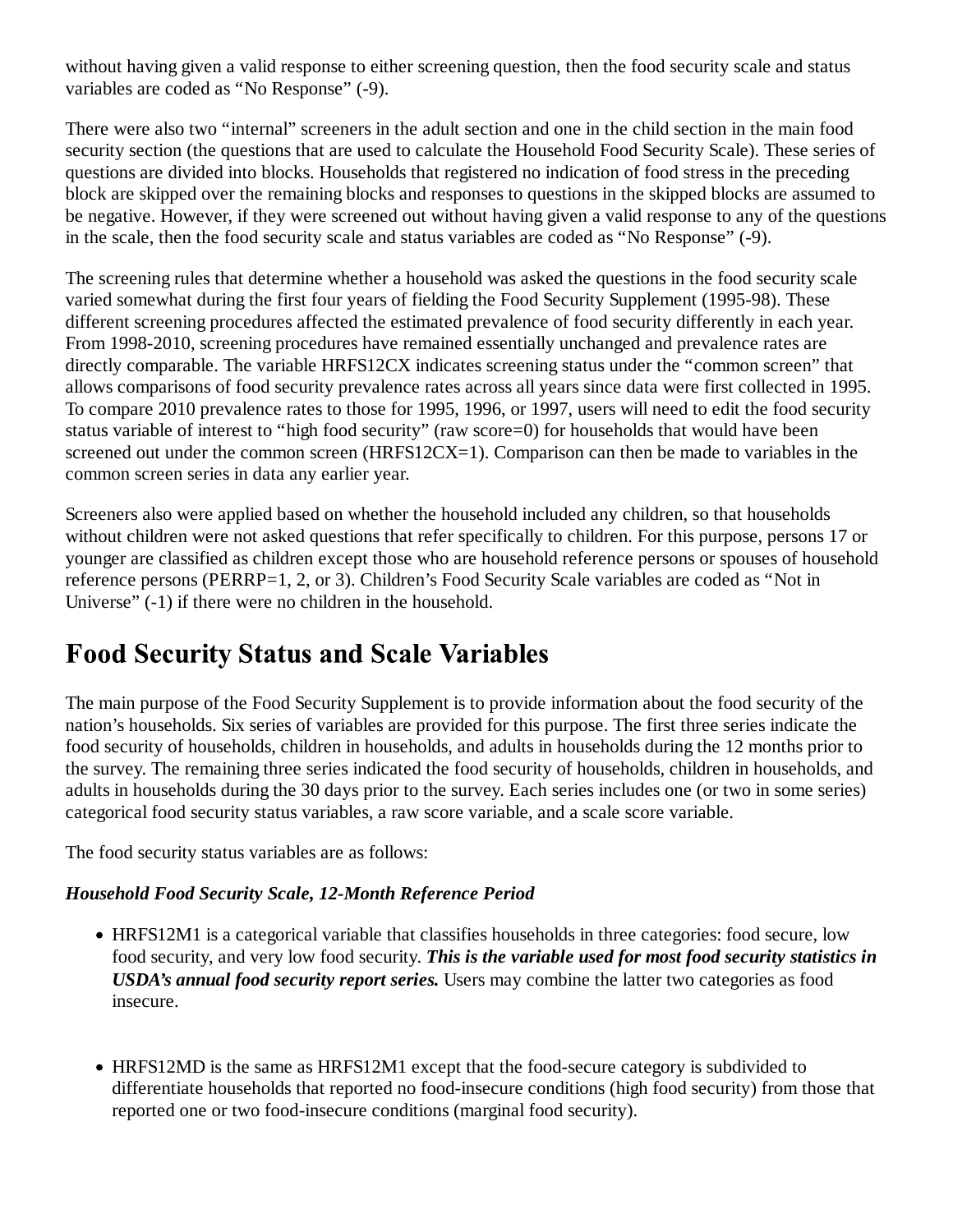- HRFS12M3 is the raw score—a count of the number of questions in the 12-month Household Food Security Scale that were affirmed by the household respondent.
- HRFS12M4 is the scale score, a continuous score based on fitting the data to a single-parameter Rasch model using item calibrations calculated from the 1998 data. Computed values range from about 1 to 14. Scale scores for households that affirmed no items cannot be calculated within the Rasch model. These households are food secure, but the degree of their food security is not known and may vary widely from household to household. They are assigned scale scores of -6 to remind users that they require special handling in analyses that assume linearity of the scale scores.

*Children's Food Security Scale, 12-Month Reference Period.* A set of food security variables indicating the food security of children in the household is calculated from responses to the 8 questions in the scale that ask specifically about food conditions among the children.

- HRFS12MC is a categorical variable that classifies households in three categories based on the food security of children in the household: food secure, low food security, and very low food security. *This is the variable used for statistics on very low food security among children in USDA's annual food security report series.* Note that the coding of this variable differs from that of HRFS12M5 in 2004 and earlier years. HRFS12MC differentiates households with low food security among children (raw score 2, 3, and 4) from households in which children were food secure (raw score 0 and 1). The category very low food security among children in the 2005 and later years (HRFS12MC=3) is exactly equivalent to the category food insecure with hunger among children (HRFS12M5=2) in 2004 and earlier years.
- HRFS12M6 is the raw score on the 12-month child-referenced items.
- HRFS12M7 is the Rasch-model-based scale score on the Children's Food Security Scale.

*Adult Food Security Scale, 12-Month Reference Period.* A set of food security status variables indicating the level of food security among adults in the household is calculated from responses to the 10 questions in the scale that ask specifically about food conditions among adults in the household, and of the household in general. This variable provides a more nearly comparable measure of food security between households with and without children, or among households with children in different age ranges than does the Household Food Security Scale (the HRFS12M1—M4 series).

- HRFS12M8 is a categorical variable based on the scale score (HRFS12ME) that classifies households in four categories of food security among adults: High, marginal, low, and very low. Users may combine the first two categories as indicating food security among adults and the latter two as indicating food insecurity among adults.
- HRFS12M9 is the raw score on the 12-month adult- and household-referenced items.
- HRFS12ME is the Rasch-model-based scale score on the Adult Food Security Scale.

*Household Food Security Scale, 30-Day Reference Period.* HRFS30D1, -D2, -D3 and -D4 correspond to HRFS12M1, -MD, -M3, and -M4, except that they are based on food security conditions during the 30-day period prior to the food security survey rather than the 12-month period. *Note: these variables are not*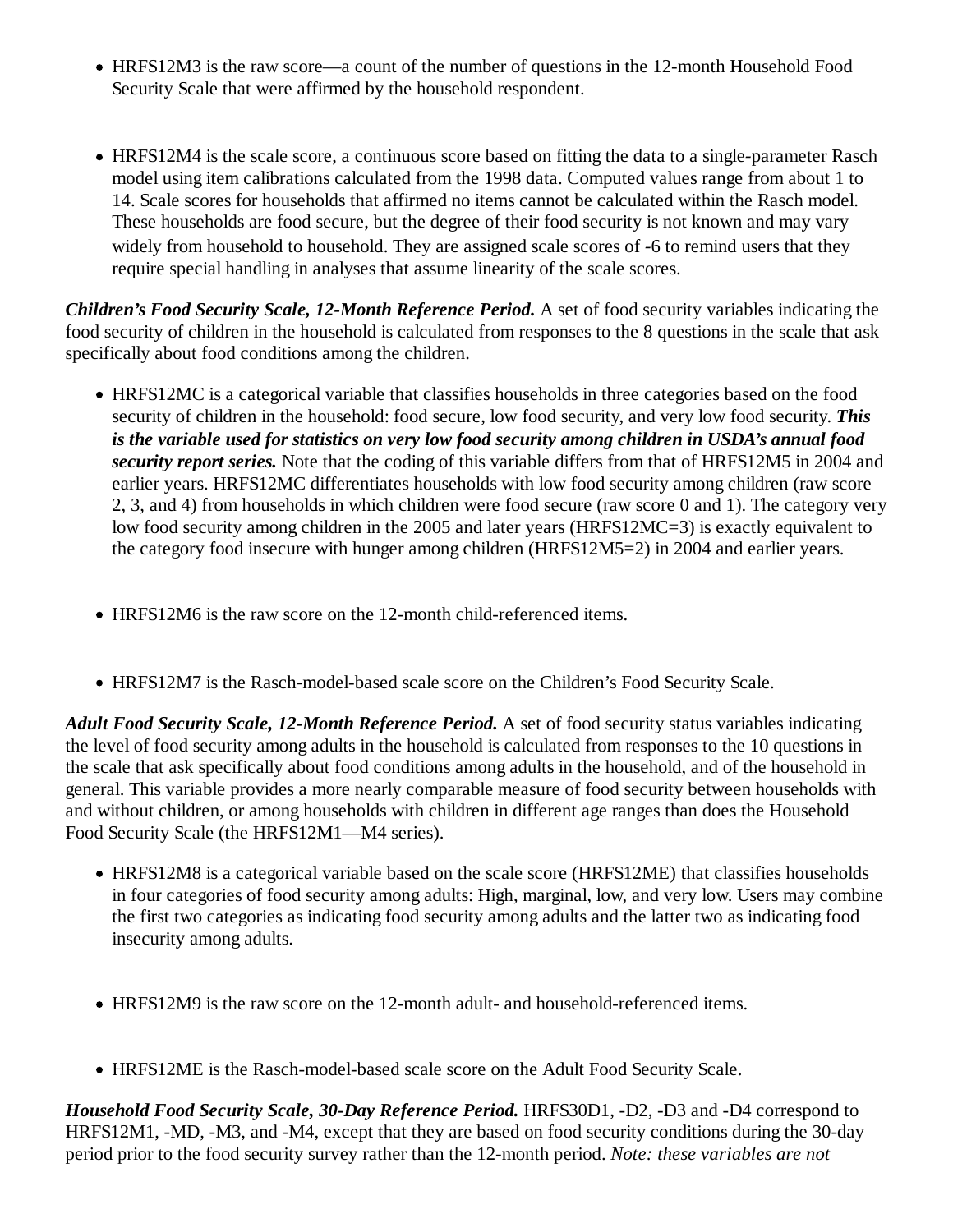*comparable with the 30-day food security variables in 2004 and earlier years' data (HRFS30M1, M2, and M3). The earlier years' measures were based on only a subset of the items in the scale in 2005 and later years.*

*Children's Food Security Scale, 30-Day Reference Period.* HRFS30D5, -D6, and -D7 correspond to HRFS12MC, -M6, and -M7, except that they are based on food security conditions among children during the 30-day period prior to the food security survey rather than the 12-month period.

*Adult Food Security Scale, 30-Day Reference Period.* HRFS30D8, -D9, and -DE correspond to HRFS12M8, -M9, and -ME, except that they are based on food security conditions among adults during the 30-day period prior to the food security survey rather than the 12-month period.

## **Constructing Household Characteristics from Person Records**

To compute some household characteristics such as household size, presence of children, or presence of elderly members, it is necessary to identify the records of all persons in the same household. Households within the December 2010 CPS-FSS are uniquely and completely identified by two household identifiers in combination, HRHHID and HRHHID2. (State of residence (GESTCEN), is no longer required to uniquely identify households.) Characteristics of the household reference person can be assigned from the person record with PERRP 1 or 2, which will always be the record with the lowest-numbered PERRP in the household. To match to other months' CPS files, add the HRMIS variable to the household identification, adjusting one of the files for the difference in survey month.

## **Weights: Estimating Population Distributions of Person and Household Characteristics**

The CPS is a complex probability sample, and interviewed households as well as persons in those households are assigned weights so that the full interviewed sample represents the total national non-institutionalized civilian population. Initial weights are assigned based on probability of selection into the sample, and weights are then adjusted iteratively to match population controls for selected demographic characteristics at State and national levels. There are two sets of household and person weights in this data file: (1) labor force survey weights, and (2) Food Security Supplement weights.

The labor force survey weights, HWHHWGT for households and PWSSWGT for persons, are positive for persons in all interviewed households (except that person weights for persons in the armed forces are zero or missing). These weights would be appropriate for analyzing whether households or persons who completed the Supplement differed from those who declined to complete the Supplement.

About 15 percent of eligible households completed the core labor force survey but declined to complete the Food Security Supplement. The Supplement weights, HHSUPWGT for households and PWSUPWGT for persons, are adjusted for Supplement nonresponse so that the Supplement respondents represent the national civilian non-institutionalized population. These weights are appropriate for estimating household distributions food security status, food expenditures, use of food and nutrition assistance programs, and any other variables in the Food Security Supplement.

Household weights are attached to all person records in the household. To estimate household frequency distributions, the sample must be limited to one record for each household. This is usually accomplished by limiting the sample to records of household reference persons (PERRP=1 or 2). Noninterview or nonsupplement households must be excluded from these analyses based on HRINTSTA or HRSUPINT.